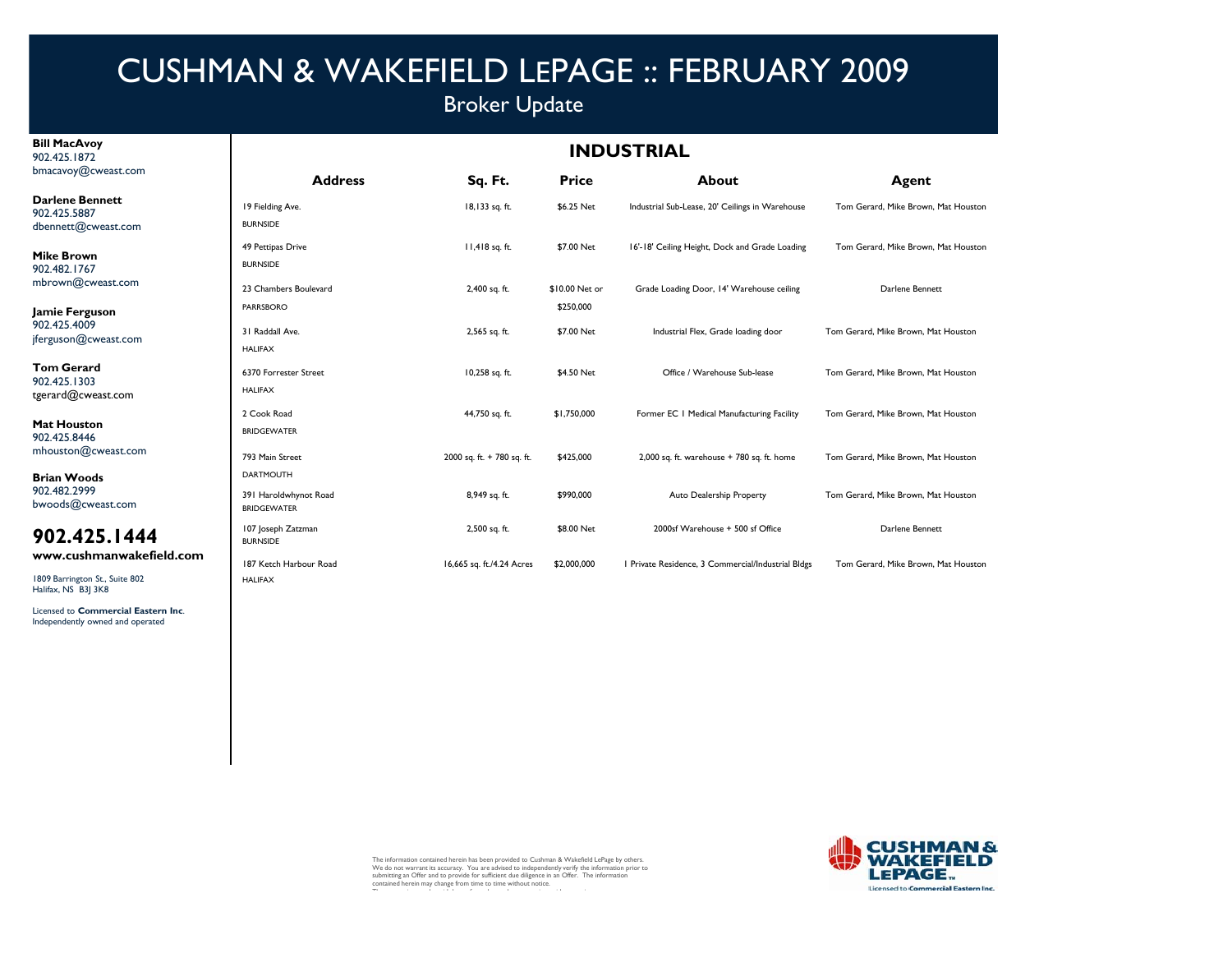## Broker Update

#### **Bill MacAvoy** 902.425.1872bmacavoy@cweast.com

**Darlene** 902.425.58 dbennett@

**Mike Brow** 902.482.1  $mbrown@$ 

Jamie Fer 902.425.40 jferguson@

**Tom Ger** 902.425.13 tgerard@c

**Mat Hous** 902.425.8446mhouston(

**Brian Wo** 902.482.29 bwoods@

### **902.425.1444**

www.cus

1809 Barrington St., Suite 802 Halifax, NS B3J 3K8

Licensed to **Commercial Eastern Inc**. Independently owned and operated

### **INVESTMENT**

| ----------         | <b>Address</b>                         | Sq. Ft.                      | <b>Price</b> | <b>About</b>                                                    | Agent                                |  |
|--------------------|----------------------------------------|------------------------------|--------------|-----------------------------------------------------------------|--------------------------------------|--|
| Bennett<br>387     | 6 Ford Street                          | 43 Unit Apartment            | \$2,475,000  | 4 Storey, Elevatored Building with 43 Units                     | Tom Gerard, Mike Brown, Mat Houston  |  |
| Dcweast.com        | <b>HALIFAX</b>                         |                              |              |                                                                 |                                      |  |
| wn                 | 69 Farrell Street                      | 14 x 1 Bedroom Apt           | \$479,000    | 3 Storey Walk-Up in Dartmouth North                             | Tom Gerard, Mike Brown, Mat Houston  |  |
| 767                | <b>DARTMOUTH</b>                       |                              |              |                                                                 |                                      |  |
| cweast.com/        | 1378 Beford Highway                    | 3,750 sq. ft.                | \$675,000    | Office / Retail                                                 | Jamie Ferguson                       |  |
| rguson             | <b>BEDFORD</b>                         |                              |              |                                                                 |                                      |  |
| )09<br>Dcweast.com | 11-30 Douglas Drive                    | 20 Unit Townhouse            | \$609,000    | Units Incl. Front & Back Veranda w/ Stroage                     | Tom Gerard, Mike Brown, Mat Houston  |  |
|                    | SPRINGHILL                             | Complex                      |              |                                                                 |                                      |  |
| ard.<br>303        | 149 Main Street                        | 11,554 sq. ft.               | \$650,000    | 17 Residential Units, 2 Ground Flr Commercial Unts              | Tom Gerard, Mike Brown, Mat Houston  |  |
| cweast.com         | <b>LIVERPOOL</b>                       |                              |              |                                                                 |                                      |  |
| ston               | 264 Herring Cove Road                  | 43,000 sq. ft.               | \$2,200,000  | Office/Industrial                                               | Jamie Ferguson                       |  |
| 146                | <b>HALIFAX</b>                         |                              |              |                                                                 |                                      |  |
| @cweast.com        | 306-322 Jennifer Street                | 48 Unit Apartment            | \$2,520,000  | 4 x 12 Unit Walk-Up                                             | Tom Gerard, Mike Brown, Mat Houston  |  |
| oods               | SUMMERSIDE. PEI                        |                              |              |                                                                 |                                      |  |
| 999<br>cweast.com  | 10 Blomidon Street<br><b>WOLFVILLE</b> | 20 Unit Townhouse<br>Complex | \$1,370,000  | 3 Level Units w/ Balconies & Large Walk-out<br><b>Basements</b> | Tom Gerard, Mike Brown, Mat Houston  |  |
| 25.1444            | 1594 Truro Road<br><b>HILDEN</b>       | 24 Unit Apartment            | \$1,275,000  | Close to Hilden Elementary                                      | Tom, Gerard, Mike Brown, Mat Houston |  |
| shmanwakefield.com | 420 & 432 Jubilee Road                 | 2 x 24 Unit Apt Bldg         | \$2,150,000  | 3 Storey Wood Frame Walk-Up                                     | Tom Gerard, Mike Brown, Mat Houson   |  |
| ton St., Suite 802 | <b>BRIDGEWATER</b>                     |                              |              |                                                                 |                                      |  |



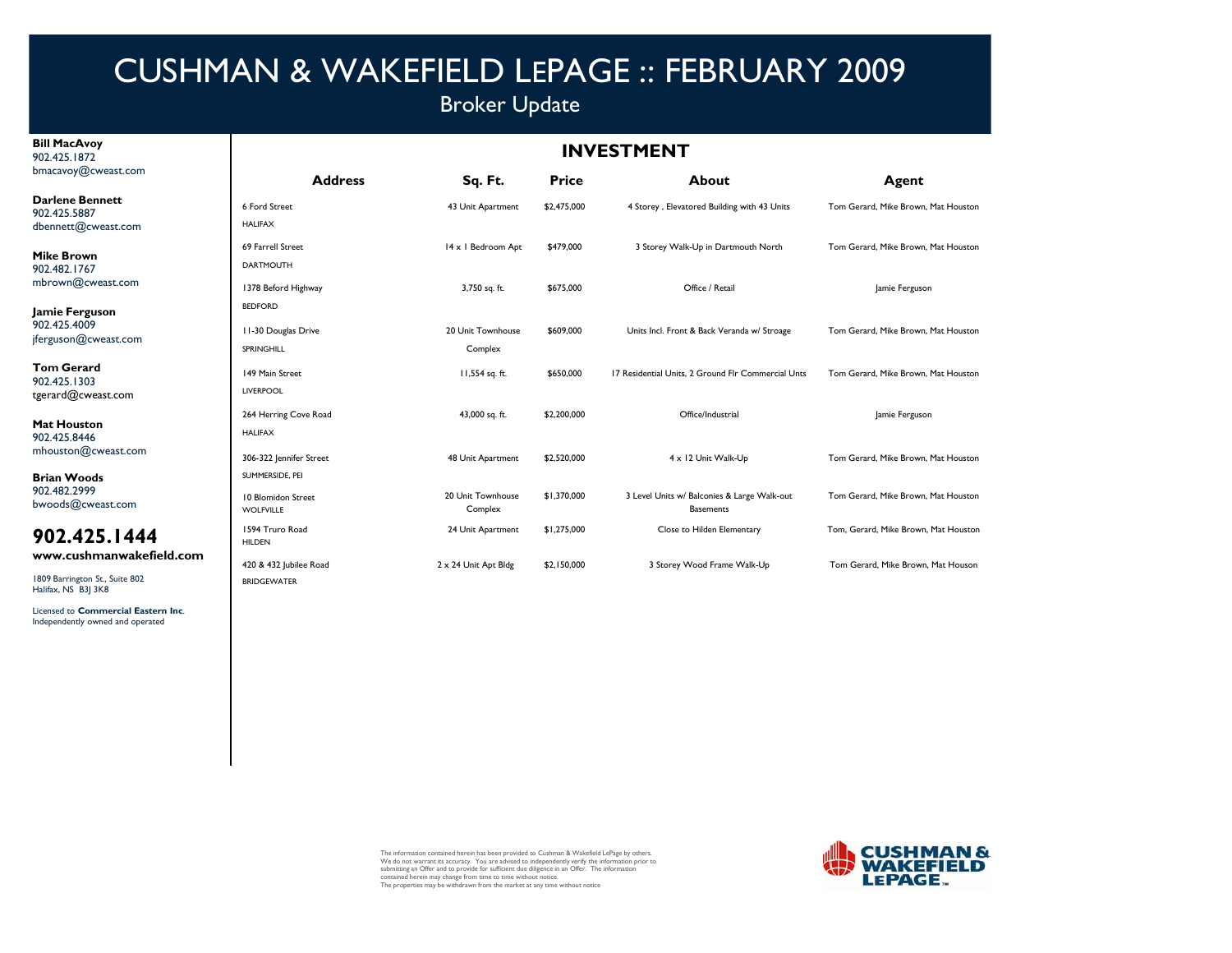## Broker Update

#### **Bill MacAvoy** 902.425.1872bmacavoy@cweast.com

#### **OFFICE**

| -------                                                       | <b>Address</b>                                            | Sq. Ft.               | <b>Price</b>     | <b>About</b>                                                                                                    | Agent                               |
|---------------------------------------------------------------|-----------------------------------------------------------|-----------------------|------------------|-----------------------------------------------------------------------------------------------------------------|-------------------------------------|
| <b>Darlene Bennett</b><br>902.425.5887<br>dbennett@cweast.com | 1809 Barrington<br><b>HALIFAX - Sublease</b>              | 2,993 sq. ft.         | Call for details | 7 offices. Boardroom and Kitchen/Service Area                                                                   | Darlene Bennett                     |
| <b>Mike Brown</b><br>902.482.1767<br>mbrown@cweast.com        | 77 Chain Lake Drive<br><b>BAYERS LAKE</b>                 | 4,610 sq. ft.         | \$14.00 Net      | Lots of Free Parking                                                                                            | Brian Woods                         |
| Jamie Ferguson<br>902.425.4009                                | 2334 Longard Plaza<br><b>HALIFAX</b>                      | 2,700 sq. ft.         | \$18.00 Gross    | 10 Offices, Kitchen, Boardroom, lots of free parking                                                            | Tom Gerard, Mike Brown, Mat Houston |
| jferguson@cweast.com                                          | 273 Bedford Highway                                       | 2,700 sq. ft.         | \$17.50 Net      | Second Floor Office Space                                                                                       | <b>Brian Woods</b>                  |
| <b>Tom Gerard</b><br>902.425.1303<br>tgerard@cweast.com       | <b>ROCKINGHAM</b><br>1300 Hollis Street<br><b>HALIFAX</b> | 2,500 sq. ft          | \$14.00 Net      | Ground Floor Offices, Shared Kitchen,<br>2 Boardrooms and Reception                                             | Tom Gerard, Mike Brown, Mat Houston |
| <b>Mat Houston</b><br>902.425.8446<br>mhouston@cweast.com     | 1601 Lower Water Street<br><b>HALIFAX - Sublease</b>      | 7,000 - 10,000 sq.ft. |                  | Call for details 3-4 offices, boardroom, meeting room, open area<br>Workstations and furniture may be available | Darlene Bennett                     |
| <b>Brian Woods</b><br>902.482.2999                            | 1969 Upper Water Street<br><b>HALIFAX - Sublease</b>      | 1,979 sq.ft.          | Call for details | 20th Floor, 3 offices, boardroom.<br>Leaseholds in excellent condition                                          | Darlene Bennett                     |
| bwoods@cweast.com                                             | 2760-64 Robie Street                                      | Up to 5,000 sq. ft.   | \$10psf NNN      | Second Floor Office Space                                                                                       | Tom Gerard, Mike Brown, Mat Houston |

## **902.425.1444**

**www.cushmanwakefield.com**

HALIFAX

1809 Barrington St., Suite 802 Halifax, NS B3J 3K8

Licensed to **Commercial Eastern Inc**. Independently owned and operated

The information contained herein has been provided to Cushman & Wakefield LePage by others.<br>We do not warrant its accuracy. You are advised to independently verify the information prior to<br>submitting an Offer and to provid

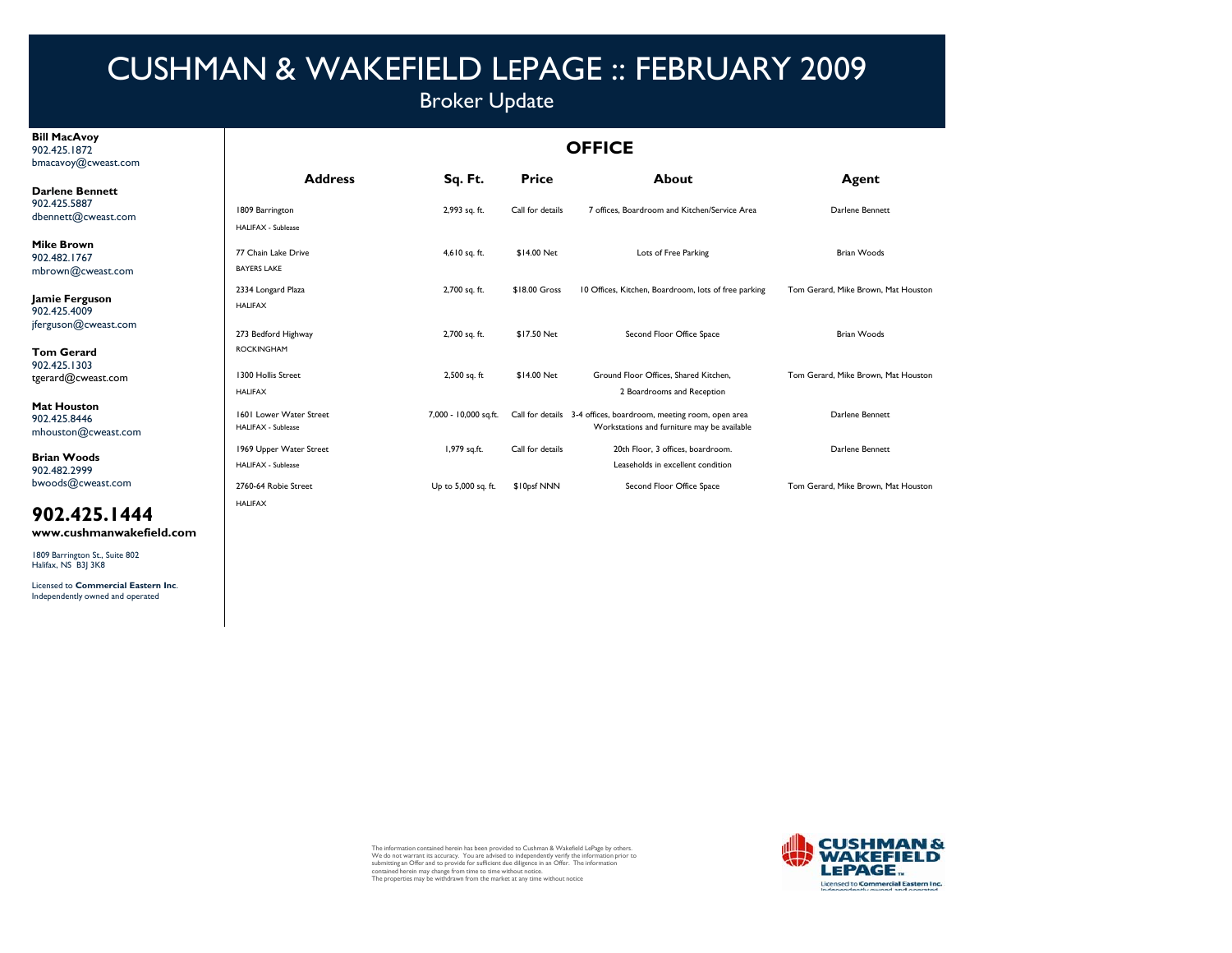### Broker Update

| <b>Bill MacAvoy</b> |
|---------------------|
| 902.425.1872        |
| bmacavoy@cweast.com |

**Darlene Bennett**902.425.5887dbennett@cweast.com

**Mike Brown** 902.482.1767mbrown@cweast.com

**Jamie Ferguson** 902.425.4009 jferguson@cweast.com ENFIELD

MONTAGUE GOLD MINES

**Tom Gerard** 902.425.1303tgerard@cweast.com

**Mat Houston** 902.425.8446mhouston@cweast.com

**Brian Woods** 902.482.2999bwoods@cweast.com

**902.425.1444www.cushmanwakefield.com**

1809 Barrington St., Suite 802 Halifax, NS B3J 3K8

Licensed to **Commercial Eastern Inc**. Independently owned and operated

| LAITD                                   |               |              |                                           |                                     |  |
|-----------------------------------------|---------------|--------------|-------------------------------------------|-------------------------------------|--|
| <b>Address</b>                          | Acres         | <b>Price</b> | About                                     | Agent                               |  |
| <b>Bell Boulevard</b><br><b>ENFIELD</b> | 118 Acres     | \$1,080,000  | Undeveloped Highway Frontage - Commercial | Tom Gerard, Mike Brown, Mat Houston |  |
| Portobello Rd.<br>WAVERLEY              | +/- 100 Acres | \$350,000    | Residential Development                   | <b>Brian Woods</b>                  |  |
| <b>Bell Boulevard</b>                   | 110 Acres     | \$880,000    | Opposite Adesa                            | Tom Gerard, Brian Woods             |  |

The information contained herein has been provided to Cushman & Wakefield LePage by others.<br>We do not warrant its accuracy. You are advised to independently verify the information prior to<br>submitting an Offer and to provid



**LAND**

Montague Lands 14.81 Acres \$335,000 Undeveloped Residential Lands Tom Gerard, Mike Brown, Mat Houston